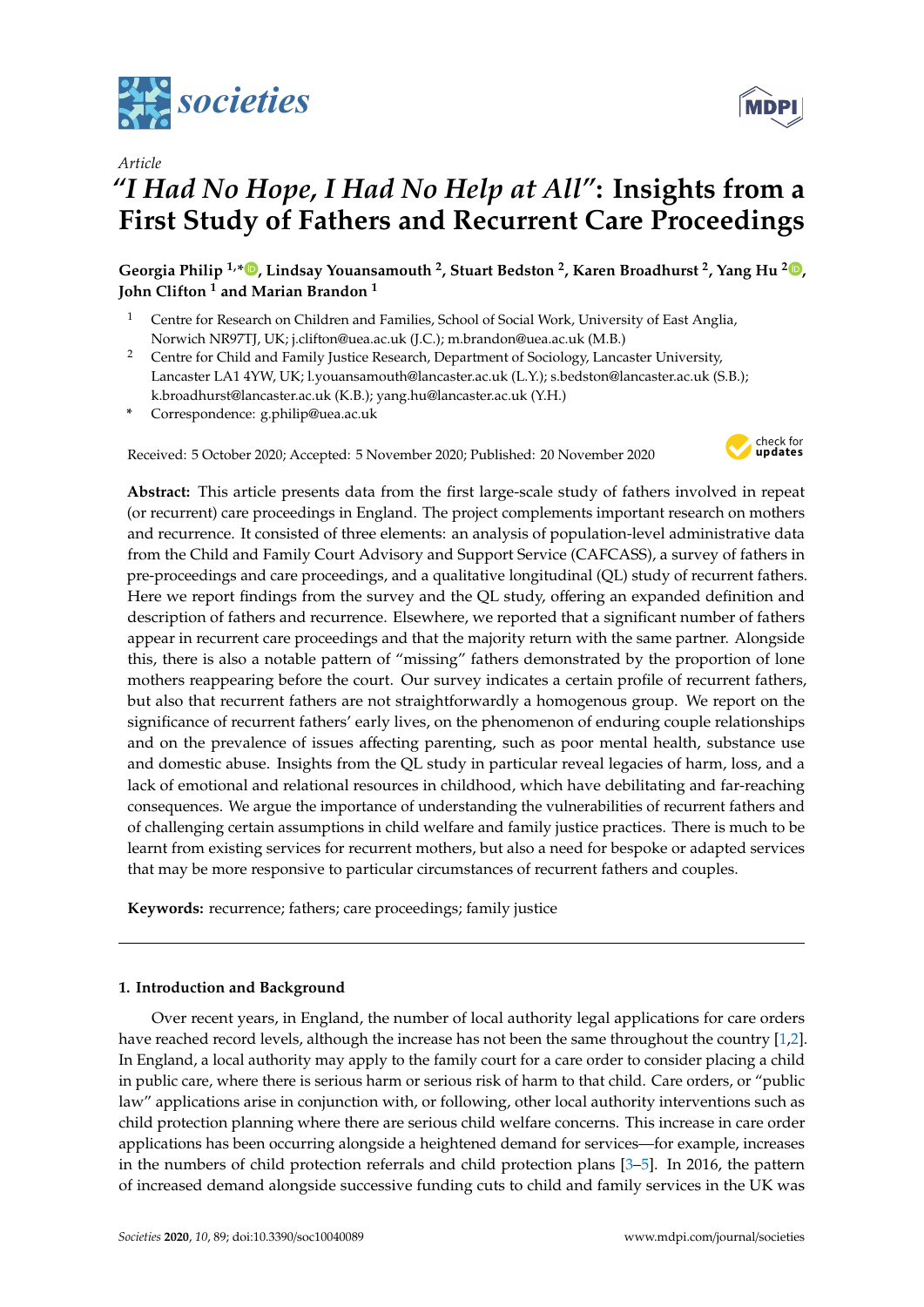declared by a senior High Court Judge to be reaching critical proportions [\[6\]](#page-13-4). The "Care Crisis Review" established as a direct response to these challenges, noted widespread unease about how a lack of public service resources, coupled with poverty and deprivation, were making it harder for both the system and families to cope [\[2\]](#page-13-1).

The growth in care proceedings in the UK has also raised important questions about public law applications involving parents who had already experienced the removal of children from their care, or who were at high risk of having any subsequent child removed. Such applications have been termed "recurrent care proceedings" [\[7,](#page-13-5)[8\]](#page-13-6) and evidence suggests that these involved at least 43,500 mothers but also 30,000 fathers between 2007 and 2014 [\[9\]](#page-13-7). The work of Broadhurst and colleagues has also provided important evidence to support the growth of grass roots initiatives, such as those discussed elsewhere in this special issue, with the aim of preventing recurrent care proceedings. Such studies have generated a growing body of evidence on a vulnerable and marginalised population of women. Multiple local authorities and third sector organisations in the UK now offer services to address recurrence, with notable examples being the "Pause" programme in England and "Reflect" in Wales, both receiving government funding. However, in contrast to this, very little is known about fathers and the extent, circumstances, and experiences of repeat care proceedings and subsequent loss of their children. This relative "invisibility" arguably sits counter to an increased interest in father engagement [\[10](#page-13-8)[,11\]](#page-13-9) and broader social expectations for father involvement [\[12,](#page-13-10)[13\]](#page-13-11). If there are wider social policy commitments regarding the importance of fathers to children and to the sharing of care, then understanding the life circumstances of highly marginalised and/or disadvantaged fathers must surely be pertinent.

# *The Developing Policy and Practice Landscape for Reducing Recurrent Care Proceedings*

The vulnerabilities of recurrent mothers and the multiple or "collateral consequences" of child removal have been key findings from Broadhurst and colleagues [\[7,](#page-13-5)[14\]](#page-13-12). Most recently, Broadhurst and Mason [\[15\]](#page-14-0) have drawn attention to women's enduring histories of disadvantage, as well as cumulative social and economic disadvantages in their adult lives. Whilst there is increasing recognition of histories of disadvantage and unresolved or disenfranchised loss [\[16\]](#page-14-1), another focal point of policy debate has been how to respond to parents' problems as part of protecting children [\[17\]](#page-14-2). Research on mothers' experiences of recurrent care proceedings has strengthened the economic and moral arguments for working with parents' post-proceedings, and for acknowledging the enduring and indeed recurrent nature of problems such as poor mental health, substance misuse and abusive relationships [\[15](#page-14-0)[,17\]](#page-14-2).

There are also important debates and dilemmas over how to balance the development needs and timescales of children with the timescales for parental change, stability or "recovery". Service developments such as the Family Drug and Alcohol Courts (FDACs) [\[18\]](#page-14-3) and programmes such as "Pause" have contributed important knowledge and insights here, and also collaborations between partner agencies and parents with lived experience. Key messages have been the need to recognise the enormity of rehabilitation challenges faced by recurrent parents, that services built on trust-based helping relationships cannot be short-term, and that alternative conceptual and treatment models that see recovery as "non-linear" may have much to offer [\[15](#page-14-0)[,19](#page-14-4)[,20\]](#page-14-5).

In the UK to date, most interventions aiming to reduce recurrence follow a mother-centred approach, involving a holistic and/or long-term service delivered via a trusted key-worker. In addition, and also prevalent in services for birth parents of adopted children, there is specific interest in "trauma informed" work, which aims to develop more directly therapeutic and co-constructed ways of supporting birth parents [\[19,](#page-14-4)[21\]](#page-14-6). Whilst such work is much needed, hard won and hugely valuable, there remains a lack of couple-focused, father-inclusive or father-specific services to address the challenges posed and faced by recurrent fathers. The literature indicates that in comparison with mothers, fathers' lives and experiences of care proceedings share important differences as well as similarities. For example, fathers' lives may be characterised by greater transience than mothers', or by particular experiences of precarious housing and work [\[22\]](#page-14-7). In addition, fathers may be more able than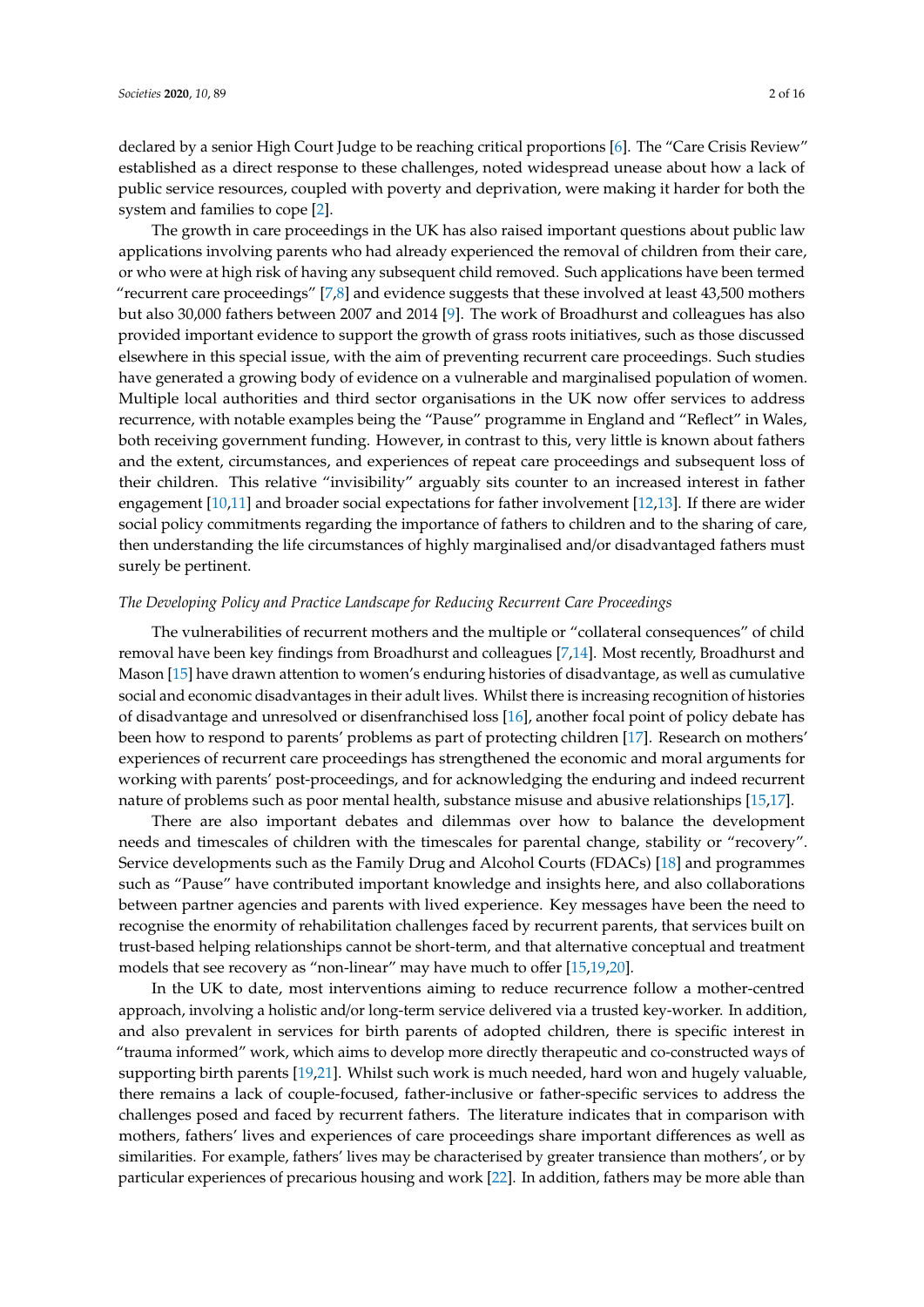mothers to avoid scrutiny or identification by public agencies, making it potentially more difficult to fully and fairly assess fathers where there are serious child welfare concerns.

A key aim of our research is to address significant questions about fathers and their appearance(s) in local authority care proceedings. Reported elsewhere, our population-level analysis showed that whilst there may be a group of "missing" fathers linked to lone mothers in recurrent care proceedings, there is also a significant group of recurrent fathers who are visible to the court. We found that the majority of recurrent fathers reappear before the court with the same partner (79%) and in addition, if the younger recurrent fathers are at the first set of care proceedings, the more likely they are to return. Further to this, age and relationships, both horizontal (partner relationships) and intergenerational (parent–child relationships), are relevant to understanding recurrence [\[23\]](#page-14-8). Efforts to address recurrence involve engaging with longstanding and ongoing debates about father engagement, the gendered organisation of care and parenting, and stereotypical thinking about fathers and mothers in public services [\[24\]](#page-14-9).

#### **2. Methods: The "Up against It" Study**

Our mixed methods project was carried out between 2017 and 2020 and involved 20 local authorities across England, over a period of 18 months. It consisted of three strands: an analysis of population-level administrative data from the Child and Family Court Advice and Support Service (CAFCASS), a survey of fathers in pre-proceedings and care proceedings and a qualitative longitudinal (QL) study following a group of recurrent fathers over time. There was a geographic spread of participating English local authorities, including the South East, South West, Central, North East and North West regions. There was also a mix of large and small authorities, unitary authorities, London Boroughs and County Councils. In addition, we also partnered with eight voluntary organisations (a mix of national and local) who helped with recruitment for the survey and qualitative elements of the research. The project received ethical approval from both University Research Ethics Committees, the Children and Family Court Advisory and Support Service, and Her Majesty's Courts and Tribunals Service (HMCTS). We also obtained approval for the survey in participating local authorities from the Association of Directors of Children's Services (ADCS) research group, and via local governance processes in some cases. Careful preparatory and ongoing work was undertaken in each local authority to negotiate the fine details of the approach needed locally to administer the survey and recruit recurrent fathers for the QL study.

The overall objectives of the project were to provide the first picture of the scale and pattern of fathers in first and subsequent care proceedings in England, to build a picture of the life circumstances of such fathers, generate insights into the lives and coping strategies of recurrent fathers, and identify opportunities for policy and practice responses and development. The first objective was met through the analysis of population-level administrative data held by the CAFCASS. Analysis of the data provided, for the first time, population profiles of fathers' recurrent appearances before the family court vis-à-vis existing evidence on mothers' recurrence, and we have reported on this elsewhere [\[23\]](#page-14-8). The second and third objectives were met through our survey and the qualitative longitudinal (QL) study.

The survey consisted of an anonymous, multiple choice (and one open-ended question) paper-based survey, comprising two parts: one completed by the father (with support where required), and the other completed by a practitioner involved in the child's case, with the father's agreement. The design of the survey drew on previous work by Broadhurst et al. [\[14\]](#page-13-12) and Brandon et al. [\[22\]](#page-14-7), the Adverse Childhood Experiences (ACEs) survey [\[25\]](#page-14-10) and Understanding Society, the largest nationally representative social survey in the UK. Each "pair" of surveys shared an identification code, for matched analysis. Surveys were returned via prepaid envelopes and fathers received a 10 British Pound Sterling gift voucher in recompense for their time. In total, we received 127 surveys completed by fathers and 106 where the practitioner had completed their paired component.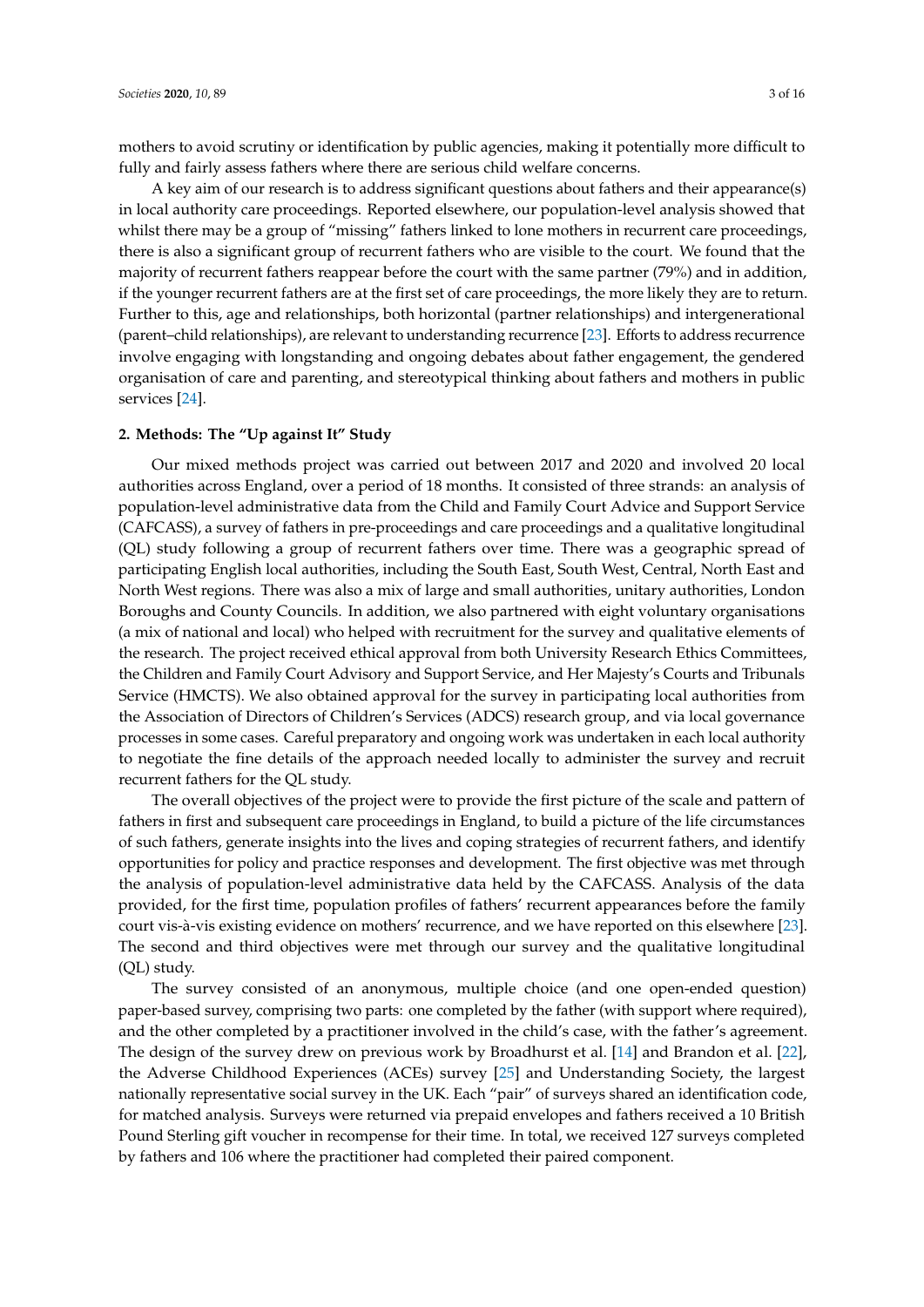The aim of the qualitative longitudinal (QL) study was to focus specifically on recurrent fathers and gain micro-level insights into their experiences of repeat involvement of children's social care and local authority care proceedings. A QL methodology [\[26](#page-14-11)[,27\]](#page-14-12) was used in order to develop a prospective study and facilitate insights into trajectories, transitions and turning points, as fathers experienced and attempted to cope with the loss of children and the consequences of this on their lives as men. There is existing scholarship on fatherhood, such as work by Miller [\[28\]](#page-14-13), Davis and Neale [\[29\]](#page-14-14) and Tarrant [\[30\]](#page-14-15), that adopts a longitudinal approach, and which helps to contextualise the different experiences of men's lives as fathers. The QL method also involves thinking about time, in a theoretical sense, in terms of how lives are narrated, remembered, and imagined [\[31\]](#page-14-16). The QL methodology therefore provides a device to examine the temporal aspects of the process of living through and with recurrence. The study involved in-depth interviews with fathers (and in some cases couples) and regular monthly phone contacts over a period of between 6 and 12 months. The interviews, at the start and end of the study period, covered all aspects of fathers' histories, lives, relationships and experiences with professionals, and the monthly contacts involved catching up and reflecting on any changes over time. Twenty-six fathers from across England took part in the QL study, with a high retention rate—we have complete or almost complete data for 23 recurrent fathers.

#### **3. The Study Sample(s)**

The study was designed to investigate fathers and recurrence at a macro, meso and micro level, with each element addressing corresponding but related research questions. The aim was to capture a population-level picture of the scale and pattern of fathers and recurrence, a descriptive picture of recurrent fathers as a group, and a deeper understanding of recurrent fathers' experiences. However, it is important to note that our samples are substantively rather than methodologically nested. Specifically, whilst the sample of recurrent fathers in the QL study are not a subsample of the surveyed fathers, the survey nonetheless provides a wider context in which the QL recurrent fathers can be located. In turn, whilst the survey provides broader significant characteristics of recurrent fathers, the smaller QL sample enables more nuanced information and insights on their life trajectories and lived experiences over time. This substantive and iterative approach that we used to build our survey and QL samples was largely due to the recruitment challenges we encountered and the need to be responsive, flexible and sensitive to the circumstances of both the local authorities and the fathers involved.

#### **4. Defining Fathers and Recurrence**

Determining men's parenting status is complex, involving biological, social and legal factors. We took an inclusive approach to defining fatherhood to acknowledge the range of fathering roles and relationships men may experience over time and the ways in which these mediate their involvement with children's social care and the family court. Our main inclusion criterion was being a biological father to at least one child subject to local authority care proceedings but the majority of men in the QL study were also, or had been, stepfathers and/or mothers' partners involved in the first or repeat care proceedings.

Defining recurrence is also more complex than it first appears. In our study we built on the original definition of recurrence coined by Broadhurst et al. [\[14\]](#page-13-12), which distinguished between recurrence with at least one new child, or recurrence with a previous child or children only. For our work, we also added that a parent may return with the same partner, a new partner, or with no identified partner [\[23\]](#page-14-8). For the survey there were questions to determine previous involvement in care proceedings and whether the participant had children living in out-of-home care, plus the possibility of matching responses between fathers and practitioners. For the QL study, where we specifically sought to recruit recurrent fathers, we defined recurrence as having had two or more experiences of any combination of pre-proceedings, care proceedings, or voluntary accommodation (S20) of children, rather than simply two or more instances of child removal through Section 31 care proceedings. This iterative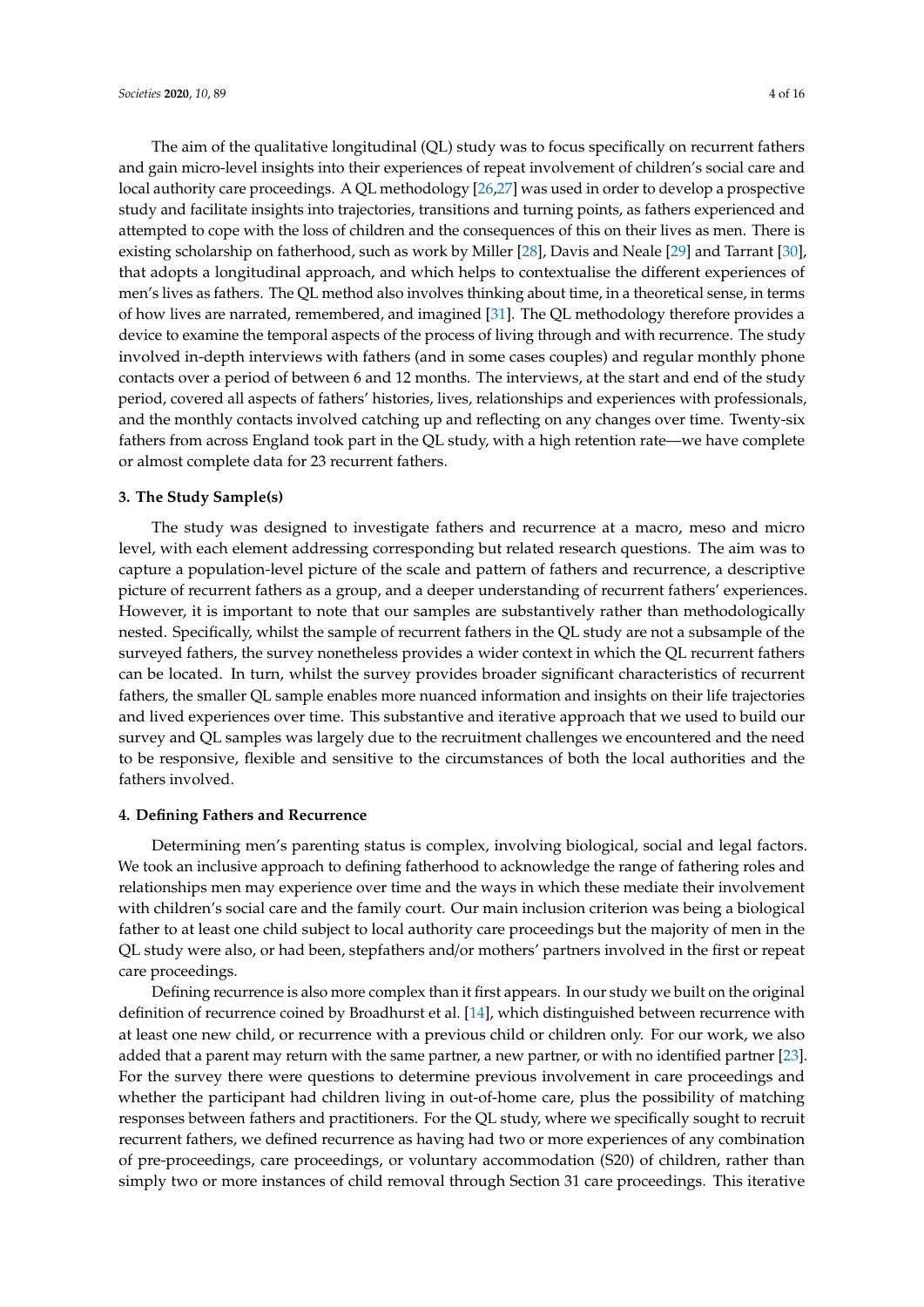decision was taken in order to accommodate the range of contexts in which fathers experienced the loss of children and the range of outcomes of care proceedings including Special Guardianship Order, Supervision Order, or being placed in the father's care [\[32\]](#page-14-17). The wider definition was also employed to overcome the difficulties we might otherwise have encountered in recruiting sufficient participants in the time available.

#### **5. Key Findings from the Survey on the Life Circumstances of Recurrent Fathers**

Overall, our findings suggest caution about perceiving recurrent fathers as a homogenous group and indicated more similarities than differences between recurrent and non-recurrent fathers. There was a level of homogeneity across all fathers involved in care proceedings, in terms of being predominantly White British, English speaking, non-religious, never-married, becoming a father at a younger age, and living in economic hardship. The factors that pertained significantly for recurrent fathers were being looked after as a child, experience of multiple childhood adversities, being unemployed, and not living with their youngest child.

Of the 127 father surveys, 70 (61%) were identified as recurrent by having previously experienced care proceedings and having at least one child living in out-of-home care as a result. In relation to their own experience of out-of-home care, just under a quarter of recurrent fathers from the survey (22%) had been looked after as a child. In relation to childhood adversity, around half had experienced abuse and/or neglect in childhood, along with parental separation (parental separation was prominent among non-recurrent fathers also). The reported experiences of recurrent fathers highlighted the impact of multiple rather than single adverse experiences, with family- or household-related factors including family conflict and violence as well as family drug misuse and poor mental health. Our analysis of the ten ACE questions indicated that the majority of fathers surveyed (63%) had experienced "single issue" adversity, primarily parental separation. The remainder (37%) had one of two "multiple issue" profiles, one characterised by direct physical abuse and/or abuse between parents and the other characterised by parental/family mental health issues and/or parental or family substance misuse. We found that recurrent fathers were significantly more likely to fit one of the multiple issue profiles (51%). However, it is important to note that just under half the recurrent fathers did not experience such multiple and extensive adversities.

Overall, findings from the survey demonstrated that recurrent and non-recurrent fathers substantially overlap in their economic disadvantage. Over half the fathers surveyed were either unemployed (43%) or were economically inactive due to long-term sickness or disability (13%). In line with this, we found high levels of welfare benefits (e.g., Universal Credit, Income Support, Tax Credit, Housing Benefit, and Job Seeker's Allowance) being received by either the father or someone else living with them. The only significant distinguishing factor for recurrent fathers was a higher level of unemployment (69%).

Although recurrent fathers were less likely to be living with their youngest child, the survey showed no significant difference between recurrent and non-recurrent fathers in terms of contact with children they did not live with. The majority of all fathers surveyed appeared to have some level of contact with at least one/some of their children. A minority said they had no contact with their youngest child (12%) or contact a few times a year (7%). These findings prompt certain questions about father "absence" and indicate the relevance of understanding father involvement across households and over time.

In addition to the characteristics that did significantly pertain to recurrent fathers, it is relevant to note other factors relating to recurrent and non-recurrent fathers alike, in part because they raise equally interesting questions for practice. For instance, a large family size was not a significant characteristic, and recurrent fathers were no more likely to have large families than non-recurrent fathers. The survey showed that the majority of all surveyed fathers had one or two children, and a minority had three or more.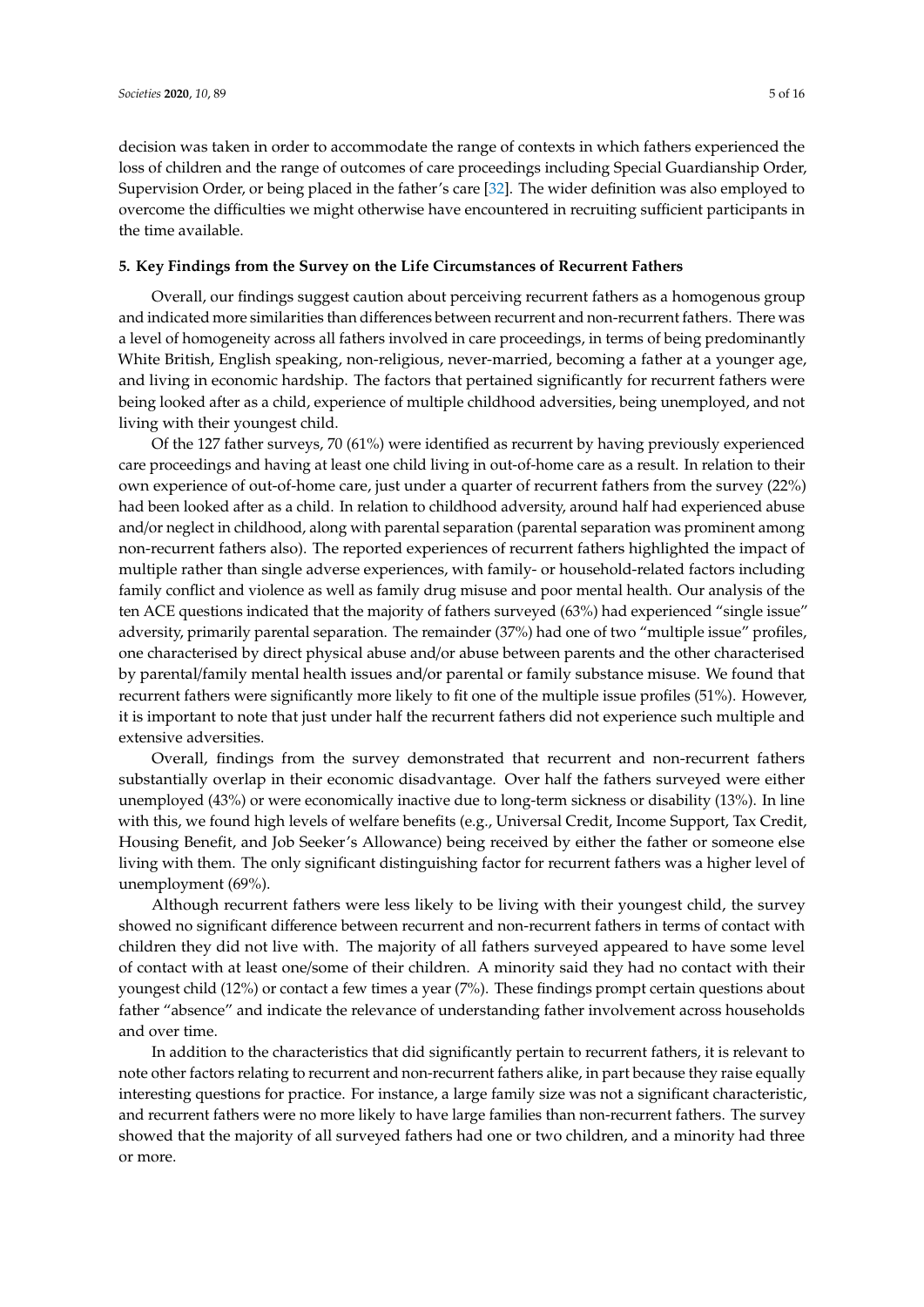In terms of fathers' health and wellbeing, the survey indicated that physical, mental and emotional health issues are relevant for both recurrent and non-recurrent fathers. When asked about longstanding physical and mental health issues over the previous 12 months, 14% of all surveyed fathers stated they had physical health issues, 20% had mental health issues, and 16% reported having both mental and physical health issues. Fathers were also asked about emotional stress and here reporting was higher, with just over half (53%) stating that their daily lives were affected by emotional stress some or most of the time.

In terms of the reported child welfare concerns, the 106 matched and completed practitioner surveys allowed some measure of what the primary concerns were and which (if any) related directly to the father. Findings showed that neglect (71%), emotional abuse (48%), and physical abuse (35%) were more prevalent and sexual abuse was identified in a minority of cases (10%). In terms of child welfare concerns related directly to fathers, domestic violence was the most common (identified in 52% of cases), followed by drug misuse (37%), separation/relationship breakdown (27%), and poor mental health (26%). Our analysis of the survey data also produced an exploratory typology of fathers and child welfare concerns, indicating the increased impact of multiple or cumulative problems affecting men's parenting.

Overall, findings from the survey suggest that recurrent fathers, whilst sharing certain characteristics with fathers appearing in care proceedings for the first time, are more likely to have experienced cumulative adversities in their early lives, to have been looked after as a child, to be economically disadvantaged, and to have never lived with their youngest child. Recurrent fathers also appear likely to have, often multiple, health vulnerabilities, including, or related to problems with substance misuse and domestic abuse.

#### **6. The Characteristics of the Recurrent Fathers in QL Study**

Whilst the purposive sample of 26 recurrent fathers who participated in the QL study was not directly linked to the survey, it did reflect the significant characteristics of recurrence outlined above. The QL study generated rich information and insights about men's lives and relationships with their own parents, families, partners and children. It also builds a dynamic picture of the fathers and the processes of recurrence.

The 26 recurrent fathers ranged in age from 23 to 51 (average age 34.5), were predominately of White British ethnicity, had entered fatherhood relatively young (five had become fathers under the age of 20), and were living economically and socially precarious lives. All had experienced multiple local authority interventions including pre-proceedings and care proceedings. In addition, most had also lost children from their care due to private law proceedings, separation, divorce and family estrangement.

The majority of the fathers described pronounced or extensive childhood adversity, having experienced maltreatment in relation to physical, sexual and emotional abuse arising from their immediate or wider familial network. In terms of physical, mental and emotional health across their life course, there was also evidence of cumulative and/or pronounced levels of problems experienced. Issues included depression, anxiety, insomnia, chronic health conditions (such as back problems, asthma or epilepsy), and ongoing substance misuse problems with cannabis and alcohol being most common. In addition, just under half had some sort of diagnosis of learning disability, cognitive or behavioural condition, including ADHD, Autism or Asperger Syndrome. Fathers' and/or couples' learning disabilities were also notable as a significant factor directly related to the removal of children into local authority care (there were five fathers for whom this was the case).

In terms of child welfare concerns associated with these 26 recurrent fathers, the picture was again complex and dynamic. This complexity arises through histories of past and recent experiences of local authority involvement, because crises occurred, or reoccurred, with different partners or households, and because the focus of concern was not always, or exclusively, on the father. Neglect, often in connection with emotional abuse, were factors relating to just under a third of the sample. Two fathers had been found to have physically harmed or posed a risk of physical harm to a child in their care.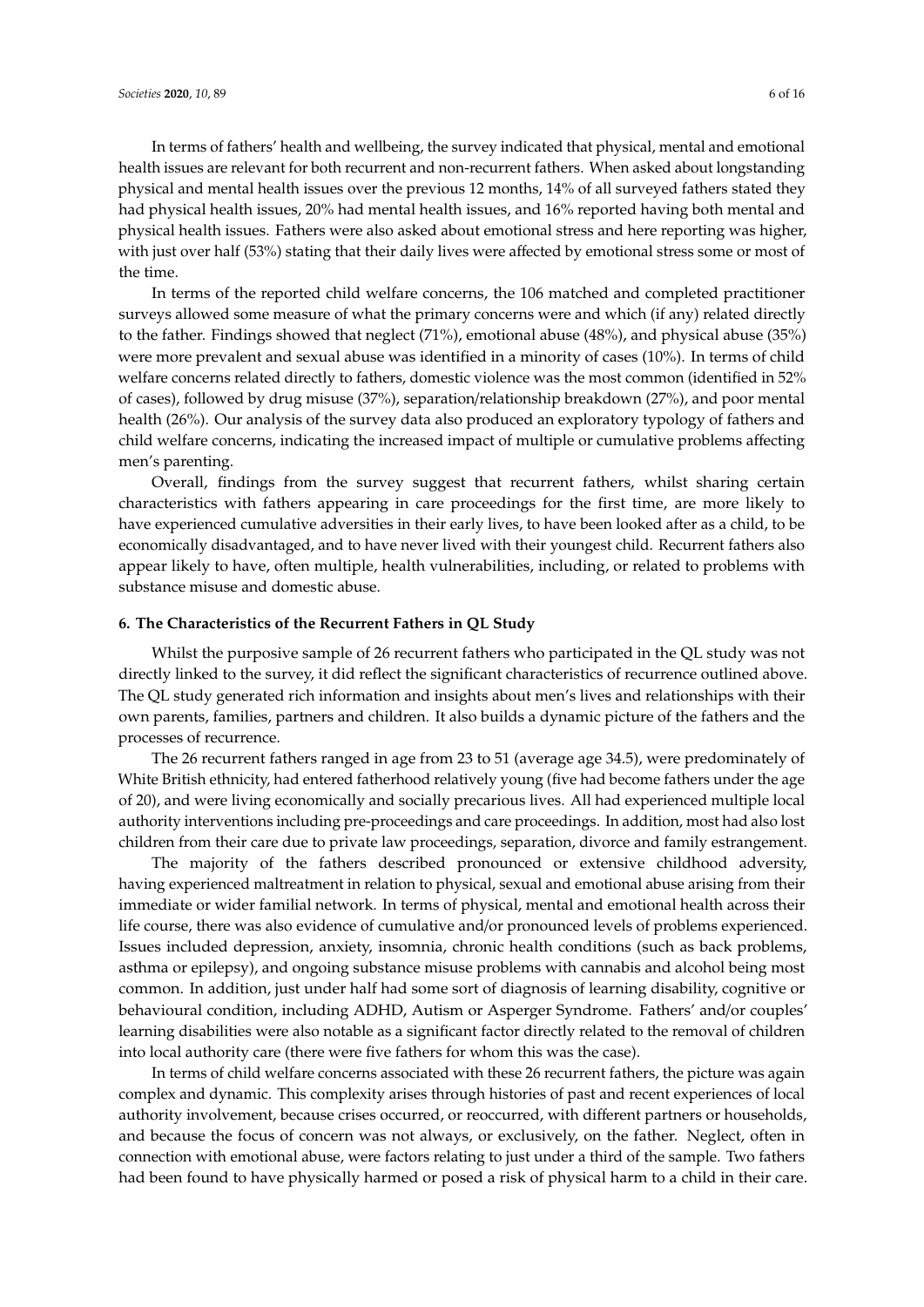Three further fathers were deemed to pose a potential sexual risk to a child, arising from having been charged for a sexual offence and/or having experienced sexual abuse themselves in childhood. Substance misuse, domestic violence concerns and poor mental health were also prominent, with half of the sample experiencing child protection and care proceedings due to some combination of these factors. Poor mental health and substance misuse appeared to have been longstanding or recurring problems for both fathers and mothers. Domestic violence concerns had been raised about fourteen fathers, and these included the perceived risk of domestic abuse due to past history, allegations and counter-allegations, and in two instances recognition of couple violence. Just over half the recurrent fathers (16) had some sort of offending history, with six having been in prison at some point in their lives. Seven fathers had been either cautioned or charged with a domestic violence offence, but none had been imprisoned for violence against their partners.

# **7. Understanding the Lives of Recurrent Fathers; Two Themes from the QL Study**

In the following section, we present two prominent themes from our analysis of the QL data in order to offer illustrative evidence of the complexity of recurrent fathers' lives and the relationship and parenting problems they pose and face. Our QL data were analysed using the "Frameworks" approach [\[33\]](#page-14-18) involving indexing, sorting and summarising in two key ways—case and wave. This involved analysing and comparing each recurrent father's individual "case" and also chronologically comparing across the whole sample by time wave. This approach supported the longitudinal focus on change over time and, specifically, transitions, turning points and trajectories [\[26\]](#page-14-11).

# **8. Theme 1: The Early Lives of Recurrent Fathers**

Our longitudinal approach involved focusing on the life histories of recurrent fathers, in keeping with existing research on mothers' experiences of recurrent care [\[15\]](#page-14-0). A powerful overall theme from the QL study, was of fathers with unresolved childhood trauma that appeared to blight their capacity for emotional regulation, nurturing relationships and family functioning.

Childhood neglect, abuse, parental separation, estrangement from caregivers, parental mental ill health, domestic abuse or substance misuse were prominent in these recurrent fathers. Their early lives were also marked by further forms of instability including frequent house moves, bullying at school and disrupted education. A lack of felt physical and emotional security was particularly evident among the men who had experienced abuse. For example, Keith's biological father was extremely violent towards him from a very young age: "he put me in hospital about five times". When Keith was two years old, he was taken into care. At the time we first interviewed him, Keith had recently found out that he lived with five different foster families before being adopted at the age of seven. Keith never felt that he fitted in with his adoptive family. He continued to experience physical chastisement at the hands of his adoptive father who "smacked [him] on the back of [his] legs". At the same time, Keith experienced a lack of emotional connection with his adoptive mother, which continues to impact on him as an adult: "there was no love. What you would want from your adoptive mother is love, show love, I am missing that now".

A second difficult example comes from Matthew's story. Matthew's parents separated when his biological father was sentenced for the sexual abuse perpetrated against him and other children in the family network. However, his parents' separation and father's imprisonment was not the end of the collateral consequences, which continue to haunt Matthew's family (to the present day). Matthew described how his mother felt obliged to move when people found out that his father was a paedophile, and the family could not settle due to the public shame of his father's offence. Tew [\[34\]](#page-14-19) discusses how the incidence of trauma may incite public and private shame, as the family identity is spoiled, which in turn can result in wider social disconnections, even when a perpetrator is excluded from the family. Matthew's story illustrates the reverberating impact of traumatic events on the lives and functioning of him and his whole family and over many years.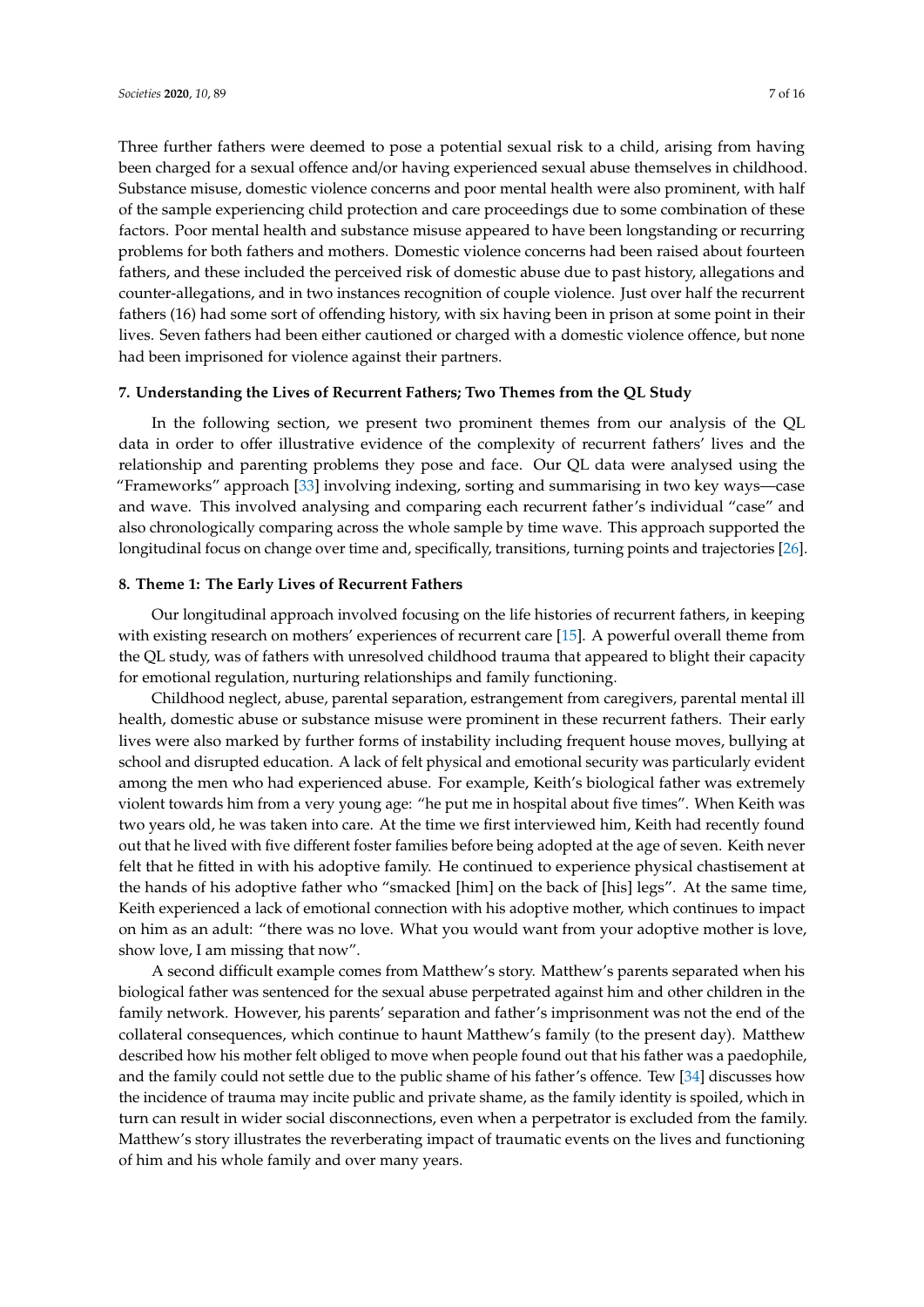Fathers who felt abandoned or rejected, by one or both their parents, were often left feeling enraged, hurt, humiliated and/or scared, emotions which they said often led to further harmful behaviours. Stories of adolescence characterised by "falling in with the wrong crowd", developing drug or alcohol dependence, and episodes of poor mental health were also notable. Travis' parents separated when he was six, following which he continued to live with his mother until her death when he was 13 years old. After the profound loss of his primary caregiver, Travis found himself bounced between his older brother, his cousin and his father's care, until his father asked him to move out following arguments with his stepmother. At the age of 15, Travis found himself isolated from his family and living on his own. The experience of having to either leave home at a young age without support or having insecure or unsafe accommodation was noticeable, as was the pattern in their adult lives of housing being directly linked to the making and ending of couple relationships.

Whilst there was powerful evidence of insecure or destructive early life relationships for recurrent fathers in our study, it is also important to identify the presence of reliable or protective figures in some men's lives. Of note was the presence of grandparents who took on caring roles and continued to "be there" for men as they faced ongoing or escalating problems. However, when their grandparents die, the loss to men in our study could be profound. Examples of men who were distraught by the deaths of a grandparent include Michael, Jonathan, Jack, Danny, Joe, Martin and Brian. For example, Joe recollected the intense impact his grandad's death had on him personally, as well as on the wider family dynamics.

When my grandad died I felt a bit suicidal ... He were the structural foundation of our family, as soon as he died our family has fallen to shit, pardon my French but it did, we have all grown apart, we all fall out  $\dots$  He was the glue that binded the group together. (Joe)

The impact of adverse early childhood relationships, particularly those relationships characterised by maltreatment, reverberated throughout childhood, into adolescence and adulthood, as these fathers reflected back over their lives. Turbulent and abusive early childhood experiences left men feeling confused, let down and impacted on their sense of confidence and self-esteem. From a young age, many of the men had learnt that they could not trust others to meet their needs or keep them safe. In turn, adverse relationships in childhood, between parents or across the extended family, appeared to predispose men to further adversities, including unstable housing, educational difficulties, mental distress and substance use. Bereavement and/or abandonment by parents often resulted in some men finding themselves out in the world on their own whilst still children. Substance use beginning in childhood presented a strategy to lessen the emotional pain of feeling abused, abandoned or rejected. In addition, using substances provided a pathway into being "accepted" by peers, where some (young) men found a sense of belonging. A lack of stability or parental care, in combination with feelings of isolation and rejection, appeared to have contributed to some men falling into a chaotic lifestyle of drugs, drink and sex.

There were a number of situations or points in their younger lives where these men felt that they needed and lacked both practical and emotional support. A lack of support at the time failed to mitigate harm, and some fathers found themselves caught in a "vortex" of negative or destabilising change in their lives that they could do little to control. Some then described feeling increasingly judged by their pasts and faced what they saw as repeated or inevitable punishment for their actions. In particular, and by their own accounts, many recurrent fathers felt that as they entered couple relationships and became fathers they did so with few emotional resources, or with emotional coping strategies that ill prepared them for intimacy and parenthood.

From other people's perspective, they just see me go from one relationship to another to another to another, to be fair I get that is how it looks on the outside . . . Do you know what, it is a fear to be on my own. It is fear, I am not going to lie. (Mark)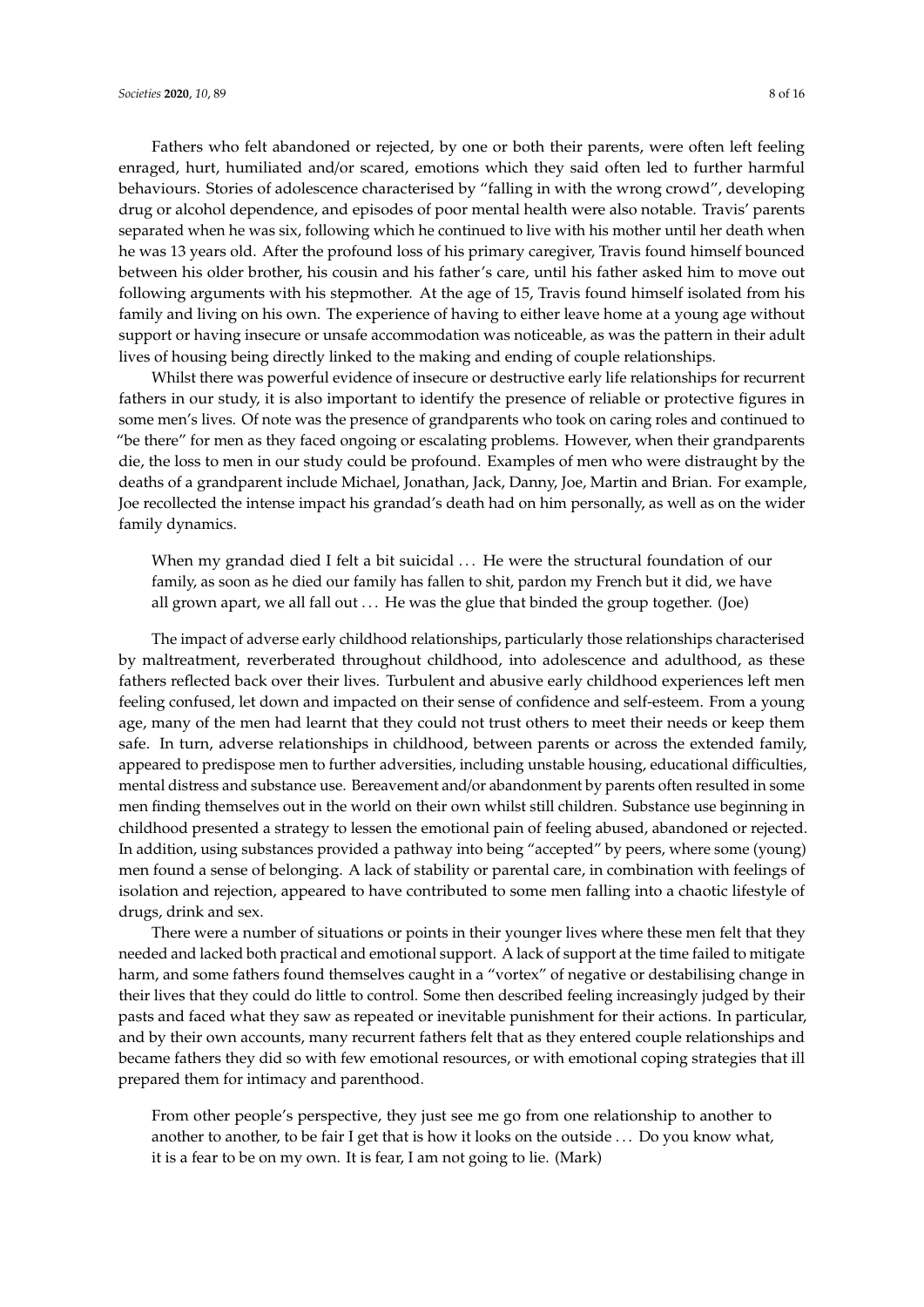Relationships with partners were of great emotional, psychological and practical significance to the men in our study, as individuals but even more so as fathers. The role of mothers in mediating father-involvement, and the significance of the co-parenting relationship (as distinct from the couple relationship) is well-recognised in the wider context of family life [\[35,](#page-14-20)[36\]](#page-14-21). There are also longstanding and ongoing anxieties over father absence [\[37\]](#page-14-22). Stereotypical descriptions of "feckless fathers" (in tandem with negative stereotypes of lone mothers) have depicted some men as having numerous children to multiple women, avoiding financial and moral responsibility. This rhetoric is not specific to the UK. In the U.S. those fathers who do not fulfil their parental responsibilities have been pejoratively termed "deadbeat dads" [\[38\]](#page-14-23).

The stories of recurrent fathers from our QL study revealed men's relationship histories and dynamics, demonstrating ways in which family ties and affective bonds between adults and with children operated across households, geographic distance and time. Divorce, separation, non-resident parenthood and "second-family-hood" were features of recurrent fathers' lives in addition to the material, personal and relationship challenges which brought them into child protection services and the family court. The study contained many stories of relationships with ex-partners and ongoing parenting or co-parenting relationships. Whilst couple conflict and conflict between ex-partners was prevalent, it is important to also note continuity or at least the dynamics of fathers' involvement with birth children and stepchildren not in out-of-home care over time. Our findings highlight the importance of challenging assumptions about recurrent fathers' non-involvement or "absence". They also demonstrate the need to be curious about fathers' lives and relationships beyond the immediate circumstances and time frame of any given case.

Over a third of recurrent fathers in our QL study were in longstanding and what we termed enduring relationships. The remaining fathers were separated and recently repartnered or were single. The length of such enduring relationships ranged from 4 to 25 years, in part dependent on the age of the couple at the time of our study (younger enduring couples tended to have been together for fewer years). The histories and circumstances of enduring relationships varied but the key element was the pattern of couples experiencing long periods of children's social care involvement and public law proceedings together. Characteristics of enduring relationships included either the man or the woman having had previous relationships (and children), and one or both having children in out-of-home care before they formed a relationship. We also use the term enduring relationships to describe those fathers who separated and reunited with the same partner over a number of years. For these men, despite having had separations and/or short-term relationships with other women, their partner status remained primarily with the same woman who was the mother to at least one shared biological child, over a number of years. Examples of enduring couples include Jonathan and Megan, Keith and Emma, Michael and Kath, and Tony and Dawn, who are all now in their thirties and forties.

Me and Dawn are There for Each Other Really, if She's Down I Lift Her up, and She Does that for Me. (Tony)

Jonathan and Megan's relationship offers a particularly poignant example of multiple and interconnected factors leading to their repeat experience of child protection processes and care proceedings over a period of fifteen years. Jonathan is estranged from his family, has chronic health issues, and struggles with his mental health. Megan suffers from depression and anxiety and experienced post-natal depression after the birth of their first child. They both have a long-term cannabis addiction. Megan's post-natal depression led to the initial involvement of children's social care, and after the birth of their second daughter, both young children spent time in foster care. Concerns were expressed over the couple's mental health, their cannabis use and Jonathan was seen as controlling and emotionally abusive. The family were reunited after six months and Jonathan and Megan had two further children, with fluctuating interventions from the local authority. The couple's cannabis use, Jonathan's anger and Megan's mental health remained concerns. Then, following a family crisis when their eldest child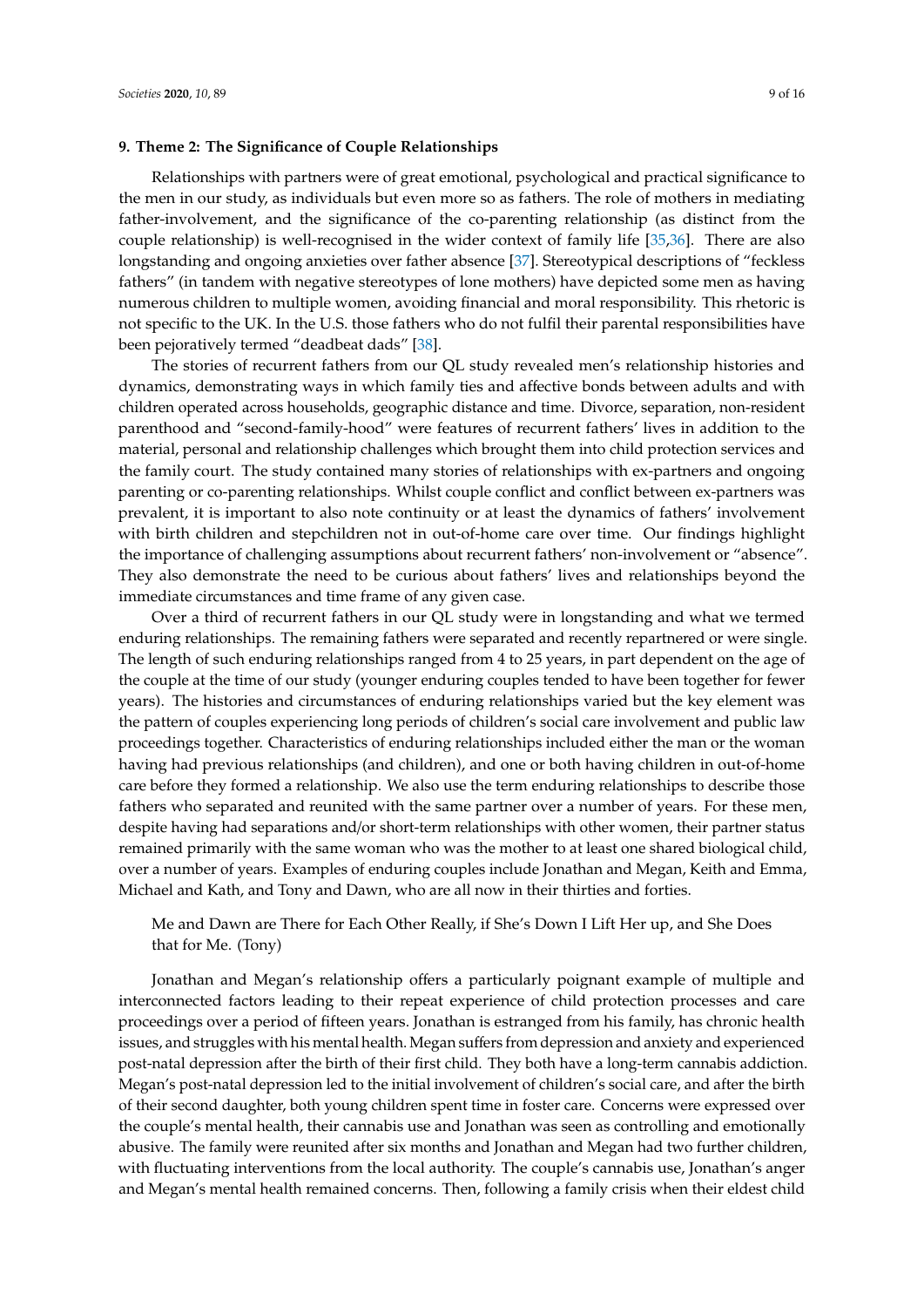Mia's behaviour became increasingly challenging, care proceedings were initiated and resulted in a long-term foster placement for Mia. The remaining children continued to have a child protection plan and as part of this the couple were advised to separate and to work on their own issues. They did separate but got back together without the local authority's knowledge. When this came to light, second proceedings were started for the three younger children, and they were all placed in foster care. The outcome was long-term foster care for all three, involving separate placements. Jonathan and Megan have continued to separate and reunite, though have not lived together again. Jonathan has actively sought help for his mental health and cannabis addiction from voluntary organisations; he continues to progress and relapse. Megan appears to have become more isolated and struggles with her mental health and cannabis use. Both parents have some supervised contact with their younger children.

Jonathan described the couple's conflicted emotions, in relation to the social worker and to each other, during the second episode of pre-proceedings and then care proceedings:

She [the social worker] told Megan 'well if you get rid of him you will get your kids back faster' and at the time I went to stay with a friend for a few weeks, but in the end Megan went 'you are their dad at the end of the day you need to be here so fuck what the Social Worker is saying if it takes a bit longer it takes a bit longer but I can't do this on my own.

Jonathan and Megan's experience illustrates a feature of enduring couple relationships that we described as couple "jeopardy". This involved situations where a couple was faced with the decision to separate (or not) as part of the case management approach taken by the local authority. Some couples attempted to strategise, hoping that mothers were more likely to keep children in their care if they separated, but others found this prospect too overwhelming in terms of parenting challenges, or too painful. As Jonathan and Megan and also Michael and Kath experienced, reuniting as a couple is a high-stakes decision and the outcome is often devastating:

Because me and Kath wanted to get back together again after we had split up a bit, you know, we decided we wanted to try again, but they decided if you are going to try again you are going to do it without the kids and that was pretty much it. (Michael)

This theme sheds light on fathers' perspectives on child protection and care proceedings, where the primary focus is children's welfare. Whilst the prioritising of children's timescales and needs may be seen as non-negotiable, it is nonetheless crucial to understand the experiences of fathers as partners and as parents. In the context of recurrence, it is also relevant to consider how local authority approaches that involve the separation of couples may impact on fathers but also on mothers and on children in different and particular ways. The findings from our study suggest such approaches could have the effect of placing unrealistic expectations on couples, overburdening mothers, and overlooking or excluding fathers from care planning processes. More widely, it is recognised that focusing on mothers also has implications for the paternal family network and the potential resources and relationships this may provide for children. The impact on recurrent fathers of the passing of time and the legacies of intimate relationships and relationships with professionals is also notable and relevant. As part of his final interview, Jonathan reflected on his enduring but painful relationship with Megan. His comments here illustrate the dilemmas involved in his sense of responsibility as a father, and his intense emotional bond with Megan as a partner.

Would you still like to get back together?

Yeah the thought is there but, Jess is sixteen next year, if she were to suddenly turn round and say 'oh mum can I come back to you?' she wouldn't come back knowing that I was still on the scene and I can't let that happen so . . .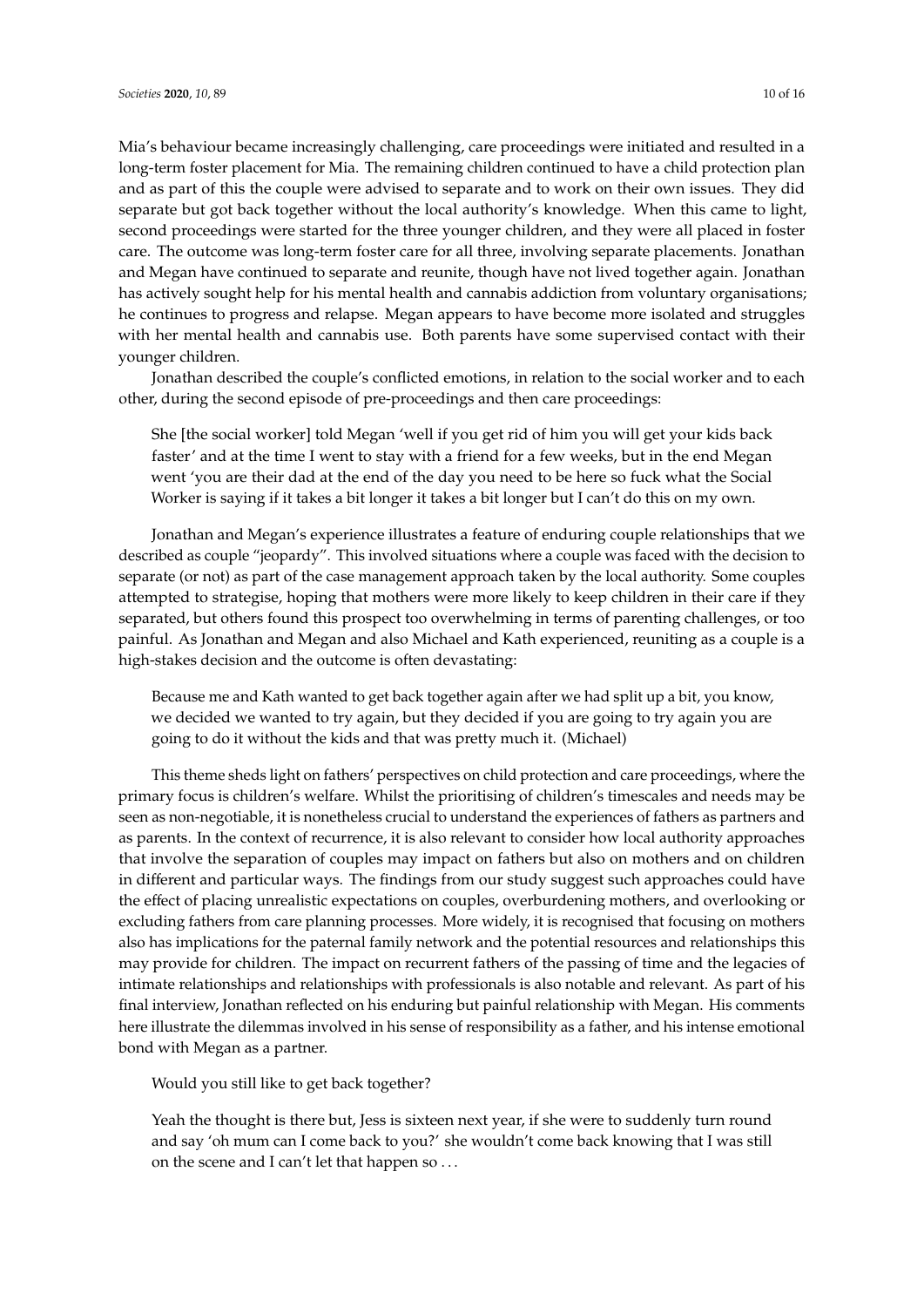And I have told Megan so many times in the past few months I need to move on, and I have tried walking away and it has been me that has been phoning up her. But lately, it has been like a few days and I get a text from her saying 'I need you back' so, it does make the situation a bit harder.

As indicated through the two themes presented, whilst enduring relationships were a feature of recurrence for fathers, these were often fraught with difficulties that exacerbated couple conflict and escalated professional concerns. Despite the longevity of some relationships, and the feeling that problems were "theirs", recurrent fathers and their partners often felt that services did not work with them as a couple. Whilst there is a prevailing interest in whole family approaches and practice initiatives such as Family Group Conferencing, recurrent fathers and their partners (some of whom were recurrent mothers) notably perceived the local authority focus to be on mothers or on them as individuals. Fathers and couples in our study who stayed, or who wanted to stay, together often felt that this was rarely a possible or supported option, or was one which could be suddenly withdrawn with irrevocable consequences. Couplehood could shift from being seen by the local authority as a demonstration of commitment to one of failure to prioritise and be protective of children's needs.

Recurrent fathers' accounts also illustrated complex ways in which the mental health and functioning of couples was interconnected and experienced together rather than being an issue located within one individual. Similarly, couples' histories of using and misusing substances and of couple conflict were often shaped by social (and material) factors and forms of co-dependence, which were not necessarily acknowledged or responded to by local authority processes. All of these issues had a hugely damaging and destabilising effect on parenting. For recurrent fathers, and their partners (some of whom were recurrent mothers), such problems could then be compounded following the conclusion of care proceedings. This could effectively leave their social and emotional resources and capacity to make changes even more depleted: "I had no hope, I had no what do you call it err 'help', I had no help at all" (Keith).

#### **10. Discussion: What Are Some of the Practice Implications of Our Findings?**

We have reported on the significance of recurrent fathers' early lives, on the phenomenon of enduring couple relationships and on how parenting problems related to poor mental health, substance use and domestic abuse are experienced by recurrent fathers in couples. The findings presented here and in our population-level analysis [\[23\]](#page-14-8) show that relationships are particularly relevant to understanding fathers' experiences and trajectories into and out of recurrence. If recurrence is a relational problem, then we argue that the response must also engage fully with and attend to relationships, in all their complexity.

Our findings on fathers' early life experiences do suggest an association between childhood adversity and fathers' appearance in repeat care proceedings, but this does not constitute a straightforward causal link. Again, similarly to Broadhurst and colleagues' [\[14\]](#page-13-12) findings on recurrent mothers, our observation is that adverse relationships in childhood appeared to predispose men to further adversities, not least by depleting their material, social and emotional resources. The concept of cumulative adversity or disadvantage in relation to educational achievement, housing, employment and health and wellbeing is therefore also relevant to understanding fathers' experiences of recurrence.

Our findings also speak to existing research on developmental trauma and on the importance of early caregiving relationships to emotional regulation and resilience. This field of research has been increasingly explored and utilised in relation to developing services for mothers who have children adopted and/or who have experienced recurrent care proceedings [\[17](#page-14-2)[,19\]](#page-14-4), but again, there is little complementary research on fathers [\[39\]](#page-14-24). The rich life histories and accounts from recurrent fathers in our QL study indicated the emotional and relational vulnerabilities of recurrent fathers, the debilitating, often devastating consequences of this for their relationships, and the lack of sources of appropriate support at key points in their lives (including during and after care proceedings). Alongside the link to "trauma-informed" practice that is gaining ground in the context of post-proceedings support, we also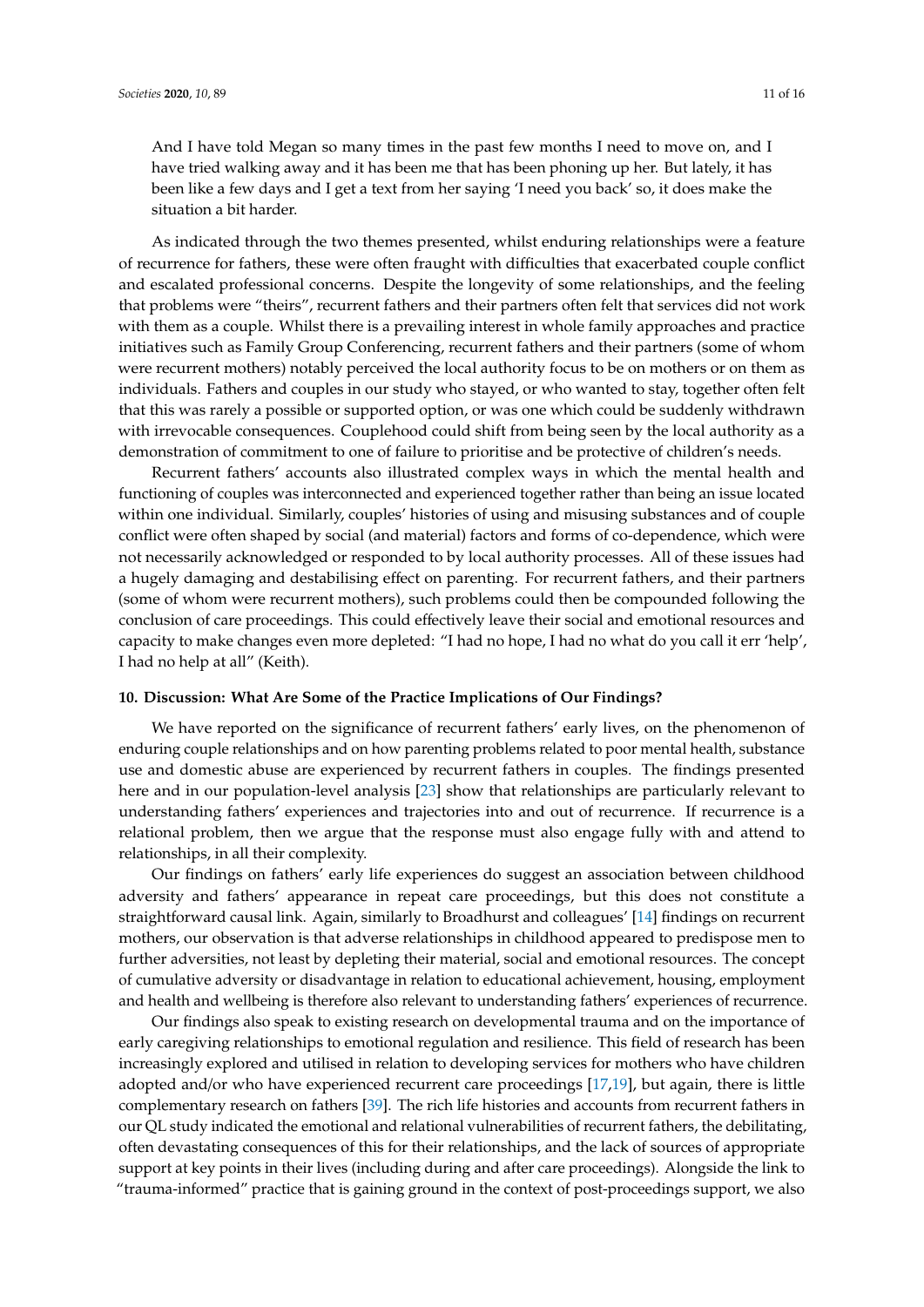propose the relevance of concepts of emotional scaffolding [\[40\]](#page-14-25) and mentalisation [\[41\]](#page-15-0). We found these ideas to be applicable and insightful for working with recurrent fathers because of their combined emphasis on the foundational, fundamental, but also restorative nature of our relationships with others. Our observation is that without resources and support to manage emotions and relationships differently, couple conflict and its impact on parenting could be a factor in some families that becomes stuck in a cycle of recurrence. An approach which includes support with emotional regulation and capacity to be both self-reflective and responsive to others may be particularly valuable for recurrent fathers. We suggest this may be in relation to working with individual unresolved past pain, for improving couple dynamics, but also in relation to navigating relationships with professionals [\[42\]](#page-15-1).

We have also presented findings that highlight the enduring or indeed recurring nature of problems affecting parenting and relationship functioning—most commonly poor mental health, substance misuse and domestic violence. In part, this demonstrates the enormity of the recovery challenge for recurrent parents [\[15](#page-14-0)[,19\]](#page-14-4) and so strengthens the argument for long-term support as an "active ingredient" in services to reduce recurrence. Our study complements that of Broadhurst and colleagues [\[14](#page-13-12)[,15\]](#page-14-0) in that we highlight the multiple and cumulative adversities faced by recurrent fathers and the long(er)-term support needs that follow. In addition to the clash of children's and parents' timescales that already exists within the context of child protection and care proceedings, where parents are required to address addiction or chronic mental health issues, the time needed to make realistic or sustainable change is difficult to accommodate [\[43\]](#page-15-2). The development of the Family Drug and Alcohol Courts (FDACs) and of post-proceedings services for recurrent mothers, are perhaps examples of where innovative and longer-term approaches to recovery can be seen. However, the point remains that the vast majority of post-proceedings support programmes to date simply do not work with couples or with fathers.

Our research also illustrates further limitations of a continued practice focus on mothers. It may be that there is an ongoing tendency for risk aversion in relation to working with fathers generally. This can be heightened in the high-stakes context of recurrence, and even more so in relation to domestic violence and abuse. However, the argument for more nuanced "high support and high challenge" models for working with men and with couples is significant [\[44–](#page-15-3)[46\]](#page-15-4). In the policy and practice context there is acknowledgement of the need to respond to this complexity, which in part has meant reflecting critically on the binary model of victim and perpetrator [\[47\]](#page-15-5). There is growing appreciation of the limitations of approaches that may over-responsibilise mothers (Featherstone and Peckover, 2007) and fail to hold fathers' accountable [\[48\]](#page-15-6). However, the question of whether violent and abusive men can change and whether abusive partners can be safe or good-enough fathers remains highly political, emotive and contested [\[49,](#page-15-7)[50\]](#page-15-8). Programmes that involve a generative and/or restorative approach in order to address the challenge of holding men accountable whilst still engaging them "as agents of change" [\[44\]](#page-15-3) we would argue, are vitally importance here. More established programmes such as Caring Dads, or new ones like "For Baby's Sake" [\[45\]](#page-15-9) are examples of strengths based (or non-deficit) and couple-inclusive approaches to changing fathers' abusive behaviours, aiming to harness the motivation to change through men's identity as fathers. However, initiatives such as this are still small in scale and geographical reach and so are unlikely to be available for most parents.

Lastly, in terms of implications for enabling recovery and change, the findings from our study powerfully illustrated that recurrent fathers were living with significant limits on what they could achieve as parents and as partners. Recurrent fathers had few and fragile resources with which to rebuild or sustain relationships with children they did not, or could not, live with. Importantly, whilst there was evidence of positive change for some, there was no one temporal pattern that fitted all cases—recovery, change and growth for these recurrent fathers was not a linear process. The insights gained from the QL study also highlighted how untidy the change process can be. We saw apparent false starts, ambivalent or unwilling attempts to change, pauses, interruptions, relapses, overpromising, failures, and trying again. Whereas the damaging impact of "chaotic" life changes for recurrent mothers has become a focus for professional intervention, we suggest that little attention has been given to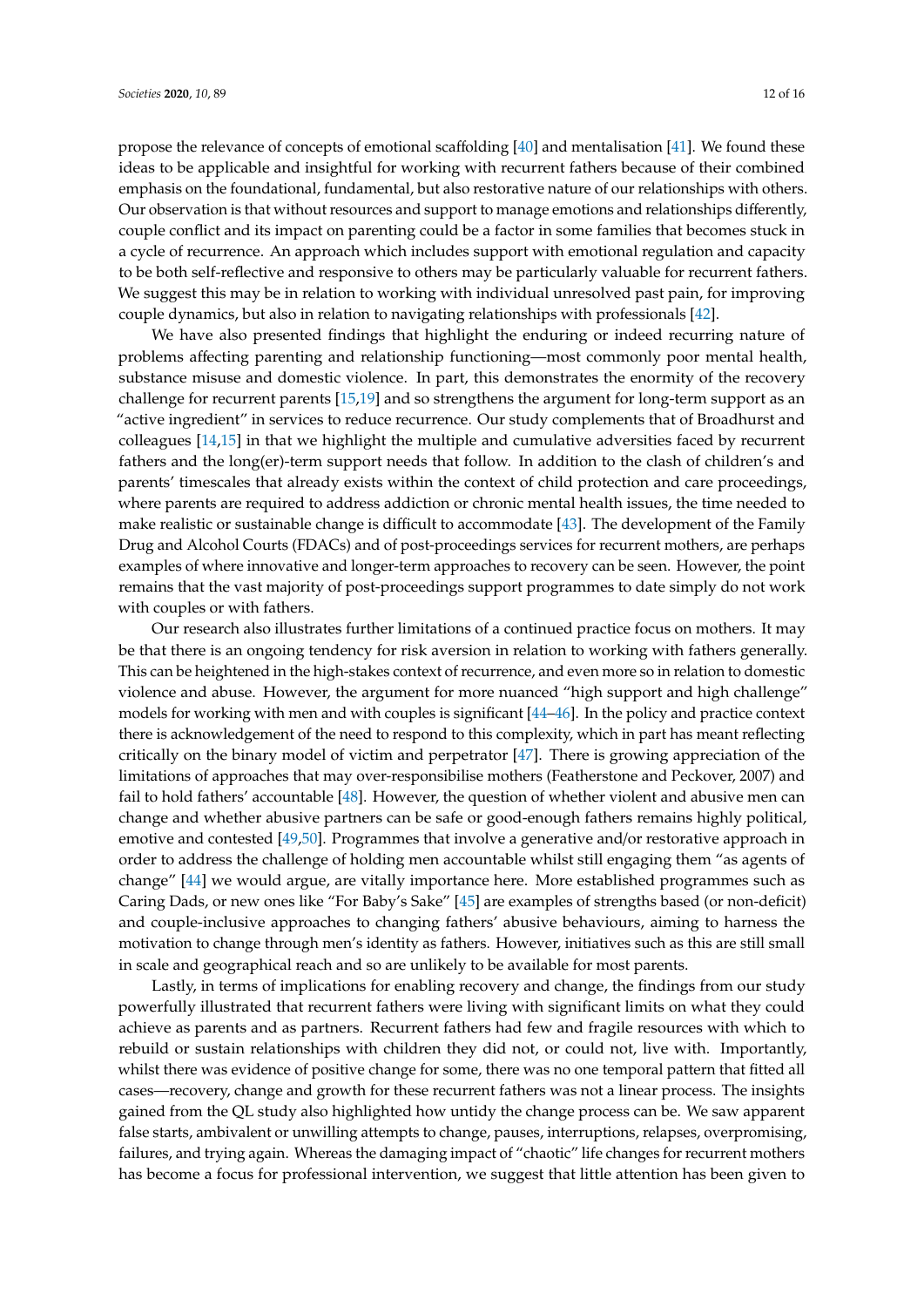fathers caught up in a similar process. Just as there is an emphasis on "slowing down" or taking a "pause" in order to process past pain and imagine a better future, for mothers, our study indicates that a similar ethos may be equally relevant for fathers.

It is also important to note that reclaiming a father identity and even "doing" fathering is not always or only about direct contact. We suggest that for some recurrent fathers, the generative potential of fatherhood and the options for contributing to children's lives could be appropriately and positively explored in terms of meeting children's identity and family history needs, future financial support, providing stories, explanations or apologies as part of a restorative process [\[51\]](#page-15-10). One further implication from our research is about recognising the range of ways in which fathers permanently separated from their children might be supported to provide better outcomes for those children.

#### **11. Conclusions**

Our research has generated, for the first time, specific insights for understanding and responding to fathers involved in repeat care proceedings. We have presented findings from the survey and QL elements of the project and there are limitations to note. The size of our survey sample (127) means we were not able to conduct advanced statistical modelling. To mitigate this potential risk, the analysis on the survey component of the project was accompanied by an appropriate power analysis to ensure that the analysis we could conduct was robust. Secondly, for both the survey and the QL study, the sample may constitute less marginalised fathers. This is because, in order to be recruited, they had to be visible or engaged with some kind of assessment or support service. It remains the case that the voices of the most marginalised recurrent fathers are likely missing. Our QL study, whilst offering rich and powerful stories of recurrent fathers' lives, does prioritise those fathers' perspectives, and cannot establish any settled "truth" about any given case—this was not the aim. That said, exploring and revisiting events with fathers over time, talking to fathers and their partners together, and noting certain factual elements to each case (such as meetings, hearings, placements and so on) added cross-referencing points that contribute to the insights gained. These full and detailed accounts of recurrent fathers' material, relational and emotional lives are, overall, timely and hugely valuable.

We suggest that working with recurrent fathers requires professional curiosity, a holistic approach, and time to understand their relational histories. It also requires a willingness and confidence to hold the combination of risks and resources that most present, and the rehabilitative challenges they are up against. Attention needs to be paid to the potential differences in public and professional empathy towards recurrent fathers, and the corresponding difference in opportunities for accountability and rehabilitation. Whilst we suggest there is much to be learnt from existing services for recurrent mothers, there is also a need to explore bespoke services, or adaptations of programmes that might be more responsive to the particular needs or circumstances of recurrent fathers. Examples could include, developing approaches to work with couples, focusing on emotional regulation and building emotional and relational resources, and exploring the generative potential of fatherhood as a mechanism for change and accountability. We suggest that there can be a more gender-sensitive approach to understanding and responding to recurrence, and indeed to working with fathers more generally. Our position, and central to such an approach, is a commitment to gender equity in relation to parenting roles and responsibilities. Supporting fathers and mothers cannot be seen as a zero-sum game, where service development for one necessarily diminishes or sits in opposition with the other. In relation to recurrence, we are arguing for the development of services that hold men equally accountable for the safe care of children and avoid positioning women as disproportionately responsible for children's welfare. Such services are urgently needed and require sustainable resourcing, not least in terms of time. Our work highlights the many practice dilemmas involved in balancing such accountability with support and validation for recurrent fathers who pose and face enormous challenges as parents and partners. Such dilemmas are arguably being engaged with by practitioners conducting holistic, assertive and empathic work with highly marginalised mothers. In order to respond comprehensively to the recurrence, an equivalent investment is required for fathers. Without this, highly marginalised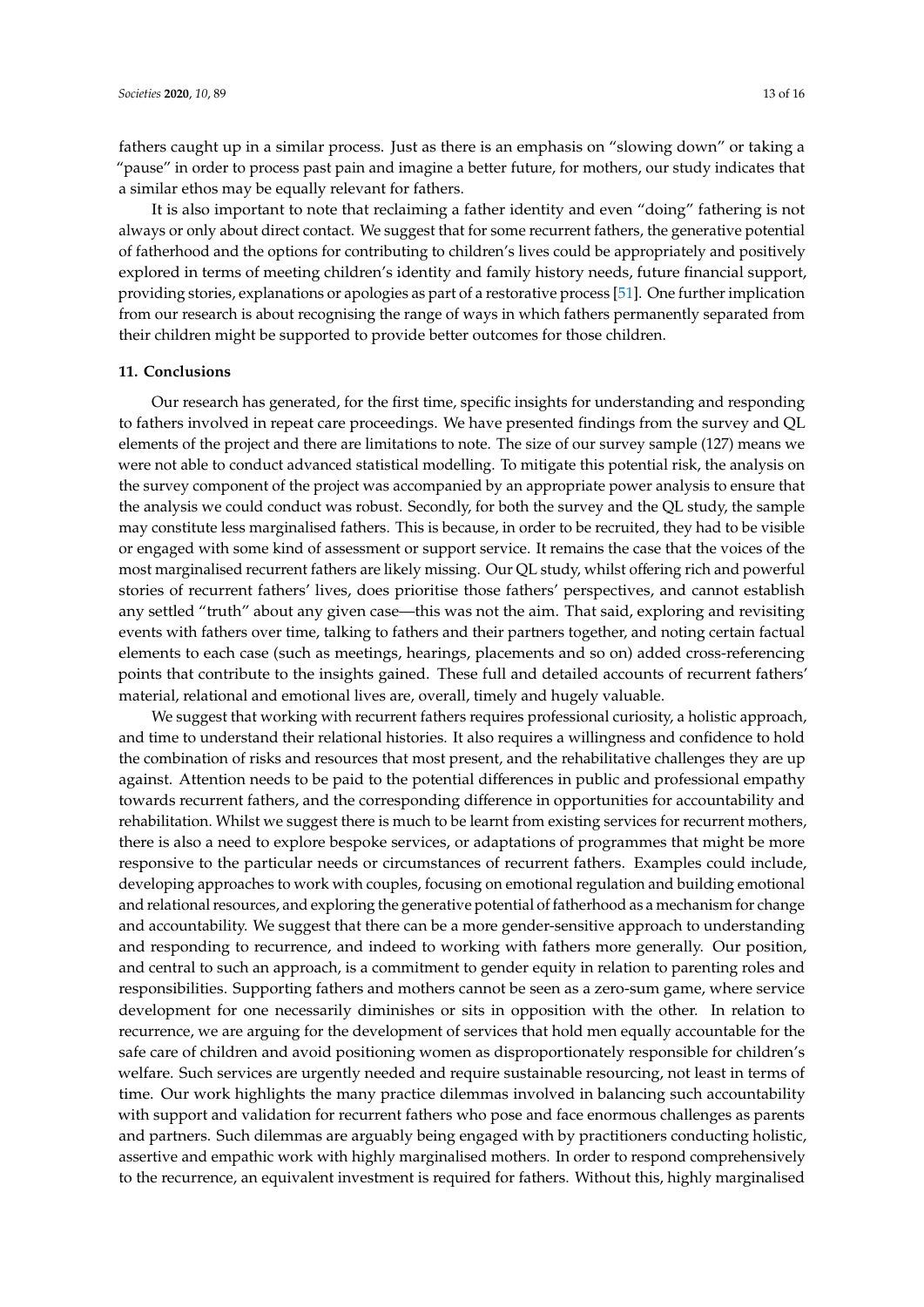recurrent fathers, their families, and the practitioners trying to support them are likely to remain up against it.

**Author Contributions:** All named authors were involved in the funding acquisition, research design, implementation and data analysis from this project. M.B. and K.B. were Primary Investigators for the project and G.P. was the project manager. G.P., L.Y. and J.C. were primary researchers for the QL study. S.B., Y.H. were primary researchers for the population level study and the survey. For this article G.P. produced the original draft and all other authors have contributed to reviewing and editing. All authors have read and agreed to the published version of the manuscript.

**Funding:** This research was funded by the Nuffield Foundation, grant number SPI/43084.

**Acknowledgments:** We are very grateful for the support shown by our advisory board, who shared our enthusiasm for this challenging research. We are grateful to Cafcass (Child and Family Court Advisory and Support Service) for partnering with us and to all the local authorities who took part. Finally, our special thanks are due to the fathers who took part in the qualitative longitudinal study. These men generously allowed us to walk alongside them for many months and shared their experiences of family and parental life, child protection services, care proceedings and child removal.

**Conflicts of Interest:** The authors declare no conflict of interest. The funders had no role in the design of the study; in the collection, analyses, or interpretation of data; in the writing of the manuscript, or in the decision to publish the results.

### **References**

- <span id="page-13-0"></span>1. Masson, J.M.; Dickens, J.; Garside LB, E.; Bader, K.F.; Young, J. *Child Protection in Court: Outcomes for Children*; School of Law, University of Bristol: Bristol, UK, 2019.
- <span id="page-13-1"></span>2. Family Rights Group. *Care Crisis Review*; FRG: London, UK, 2018. Available online: https://[www.frg.org.uk](https://www.frg.org.uk/involving-families/reforming-law-and-practice/care-crisis-review)/i nvolving-families/[reforming-law-and-practice](https://www.frg.org.uk/involving-families/reforming-law-and-practice/care-crisis-review)/care-crisis-review (accessed on 7 September 2020).
- <span id="page-13-2"></span>3. Department for Education. Children in Need of Care and Protection Data and Analysis. 2018. Available online: https://bit.ly/[2CTbksM](https://bit.ly/2CTbksM) (accessed on 5 September 2020).
- 4. National Audit Office. *Pressures on Children's Social Care*; NAO: London, UK, 2019. Available online: https://www.nao.org.uk/report/[pressures-on-childrens-social-care](https://www.nao.org.uk/report/pressures-on-childrens-social-care/)/ (accessed on 20 June 2020).
- <span id="page-13-3"></span>5. Bywaters, P.; Scourfield, J.; Jones, C.; Sparks, T.; Elliott, M.; Hooper, J.; McCartan, C.; Shapira, M.; Bunting, D.; Daniel, B. Child welfare inequalities in the four nations of the UK. *J. Soc. Work* **2018**, *20*. [\[CrossRef\]](http://dx.doi.org/10.1177/1468017318793479)
- <span id="page-13-4"></span>6. Munby, J. View from the President's Chambers. 2016. Available online: https://[www.judiciary.uk](https://www.judiciary.uk/wp-content/uploads/2014/08/pfd-view-15-care-cases-looming-crisis.pdf)/wp-conten t/uploads/2014/08/[pfd-view-15-care-cases-looming-crisis.pdf](https://www.judiciary.uk/wp-content/uploads/2014/08/pfd-view-15-care-cases-looming-crisis.pdf) (accessed on 20 June 2020).
- <span id="page-13-5"></span>7. Broadhurst, K.; Shaw, M.; Kershaw, S.; Harwin, J.; Alrouh, B.; Mason, C.; Pilling, M. Vulnerable birth mothers and repeat losses of infants to public care. *J. Soc. Welf. Fam. Law* **2015**, *37*, 84–98. [\[CrossRef\]](http://dx.doi.org/10.1080/09649069.2015.998007)
- <span id="page-13-6"></span>8. Broadhurst, K.; Mason, C. Recurrent care proceedings: Part 3—Birth mothers—Against the odds. *Fam. Law* **2014**, *44*, 1572–1576.
- <span id="page-13-7"></span>9. Broadhurst, B.; Alrouh, B.; Yeend, E.; Harwin, J.; Shaw, M.; Pilling, M.; Mason, C.; Kershaw, S. Connecting Events in Time to Identify a Hidden Population: Birth Mothers and Their Children in Recurrent Care Proceedings in England. *Br. J. Soc. Work* **2015**, *45*, 2241–2260. [\[CrossRef\]](http://dx.doi.org/10.1093/bjsw/bcv130)
- <span id="page-13-8"></span>10. Clapton, G. Good Practice with Fathers in Children and Family Services. Insight, 38. Iriss. 2017. Available online: https://www.iriss.org.uk/resources/insights/[good-practice-fathers-children-and-family-services](https://www.iriss.org.uk/resources/insights/good-practice-fathers-children-and-family-services) (accessed on 7 September 2020).
- <span id="page-13-9"></span>11. Allport, B.S.; Johnson, S.; Aqil, A.; Labrique, A.B.; Nelson, T.; Angela, K.C.; Marcell, A.V. Promoting father involvement for child and family health. *Acad. Pediatrics* **2018**, *18*, 746–753. [\[CrossRef\]](http://dx.doi.org/10.1016/j.acap.2018.03.011)
- <span id="page-13-10"></span>12. Van Belle, J. *Paternity and Parental Leave Policies across the European Union*; Rand Corporation: Santa Monica, CA, USA; Cambridge, UK, 2016. Available online: https://[www.rand.org](https://www.rand.org/content/dam/rand/pubs/research_reports/RR1600/RR1666/RAND_RR1666.pdf)/content/dam/rand/pubs/research\_ reports/RR1600/RR1666/[RAND\\_RR1666.pdf](https://www.rand.org/content/dam/rand/pubs/research_reports/RR1600/RR1666/RAND_RR1666.pdf) (accessed on 7 September 2020).
- <span id="page-13-11"></span>13. Henz, U. ather Involvement in the UK: Trends in the New Millennium. Stockholm, Families and Societies Working Paper Series. 2017. Available online: http://[www.familiesandsocieties.eu](http://www.familiesandsocieties.eu/wp-content/uploads/2017/02/WP70Henz2017.pdf)/wp-content/uploads/2017/ 02/[WP70Henz2017.pdf](http://www.familiesandsocieties.eu/wp-content/uploads/2017/02/WP70Henz2017.pdf) (accessed on 4 August 2020).
- <span id="page-13-12"></span>14. Broadhurst, K.; Mason, C. Birth Parents and the Collateral Consequences of Court-ordered Child Removal. *Int. J. Law Policy Fam* **2017**, *31*, 41–59. [\[CrossRef\]](http://dx.doi.org/10.1093/lawfam/ebw013)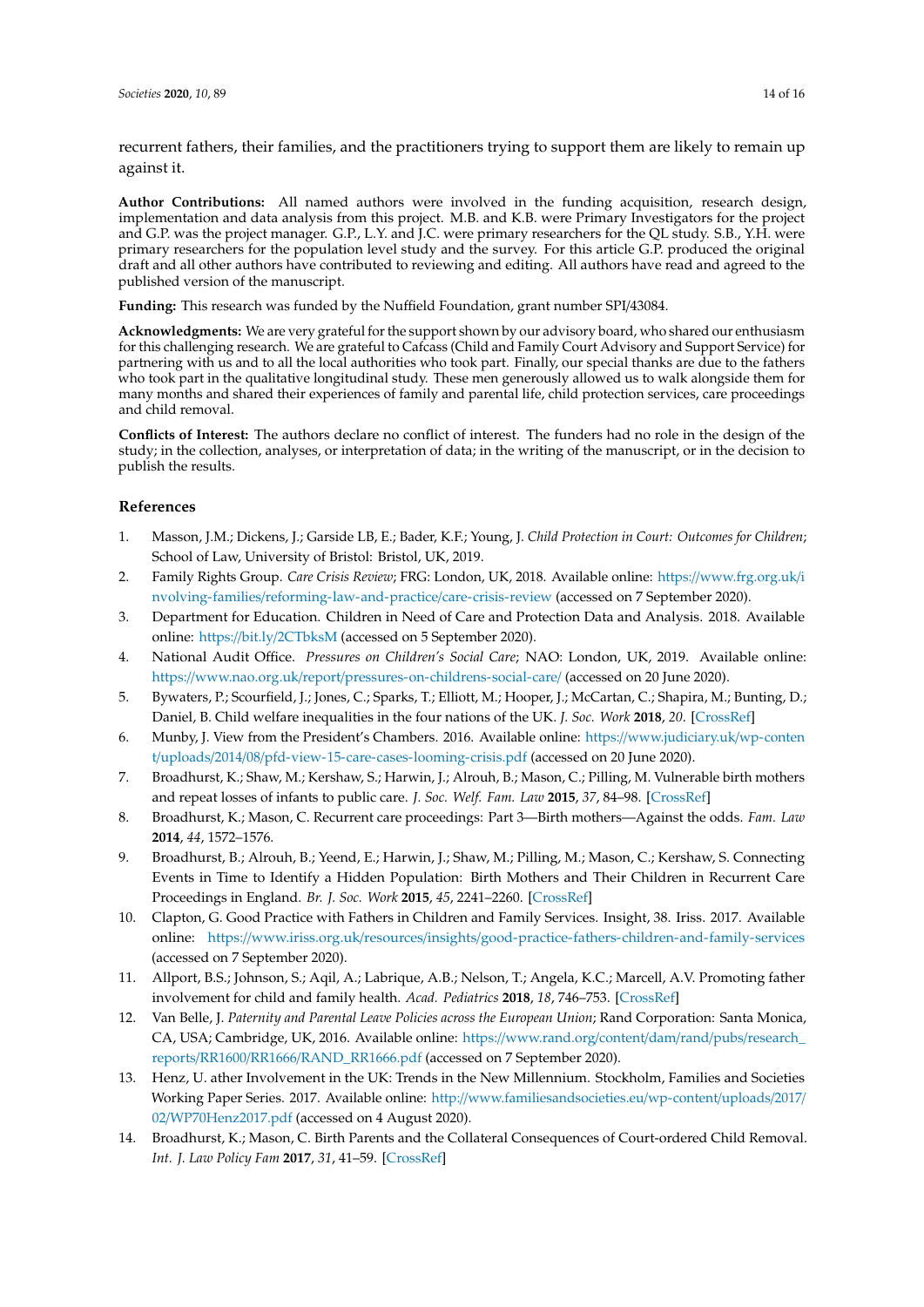- <span id="page-14-0"></span>15. Broadhurst, K.; Mason, C. Child removal as the gateway to further adversity. *Qual. Soc. Work* **2020**, *19*, 15–37. [\[CrossRef\]](http://dx.doi.org/10.1177/1473325019893412)
- <span id="page-14-1"></span>16. Morriss, L. Haunted futures: The stigma of being a mother living apart from her child(ren) as a result of state-ordered court removal. *Sociol. Rev.* **2018**, *66*, 816–831. [\[CrossRef\]](http://dx.doi.org/10.1177/0038026118777448)
- <span id="page-14-2"></span>17. Cox, P.; Barratt, C.; Blumenfeld, F.; Rahemtulla, Z.; Taggart, D.; Turton, J. Reducing recurrent care proceedings: Initial evidence from new interventions. *J. Soc. Welf. Fam. Law* **2017**, *39*, 332–349. [\[CrossRef\]](http://dx.doi.org/10.1080/09649069.2017.1345083)
- <span id="page-14-3"></span>18. FDAC. FDAC the Problem Solving Court: National Unit. 2016. Available online: http://[fdac.org.uk](http://fdac.org.uk) (accessed on 7 September 2020).
- <span id="page-14-4"></span>19. Alper, J. (Ed.) *Supporting Birth Parents Whose Children Have Been Adopted*; Jessica Kingsley and Adoption Plus: London, UK, 2019.
- <span id="page-14-5"></span>20. Adlin Bosk, E.; van Alst, D.; van Scoyoc, A. A Chronic Problem: Competing Paradigms for Substance Abuse in Child Welfare Policy and Practice and the Need for New Approaches. *Br. J. Soc. Work* **2017**, *47*, 1669–1685. [\[CrossRef\]](http://dx.doi.org/10.1093/bjsw/bcx095)
- <span id="page-14-6"></span>21. Walsh, J.; Rudman, H.; Burton, R. *Evaluation: New Beginnings Greater Manchester Pilot Project*; University of Sheffield: Sheffield, UK, 2019.
- <span id="page-14-7"></span>22. Brandon, M.; Philip, G.; Clifton, J. *Counting Fathers in: Understanding Men's Experiences of the Child Protection System*; University of East Anglia: Norwich, UK, 2017.
- <span id="page-14-8"></span>23. Bedston, S.; Philip, G.; Youansamouth, L.; Clifton, J.; Broadhurst, K.; Brandon, M.; Hu, Y. Gender, family relations and recurrent care proceedings in England. *Child Youth Serv. Rev.* **2019**, *105*, 104–392. [\[CrossRef\]](http://dx.doi.org/10.1016/j.childyouth.2019.104392)
- <span id="page-14-9"></span>24. Philip, G.; Clifton, J.; Brandon, M. The Trouble with Fathers. *J. Fam. Issues* **2018**, *16*, 2288–2309.
- <span id="page-14-10"></span>25. Felitti, V.J.; Anda, R.F.; Nordenberg, D.; Williamson, D.F.; Spitz, A.M.; Edwards, V.; Koss, M.P.; Marks, J.S. Relationship of childhood abuse and household dysfunction to many of the leading causes of death in adults: The Adverse Childhood Experiences (ACE) Study. *Am. J. Prev. Med.* **1998**, *14*, 245–258. [\[CrossRef\]](http://dx.doi.org/10.1016/S0749-3797(98)00017-8)
- <span id="page-14-11"></span>26. Neale, B.; Henwood, K.; Holland, J. Researching lives through time: An introduction to the Timescapes approach. *Qual. Res.* **2012**, *12*, 4–15. [\[CrossRef\]](http://dx.doi.org/10.1177/1468794111426229)
- <span id="page-14-12"></span>27. Thomson, R. The qualitative longitudinal case history: Practical, methodological and ethical reflections. *Soc. Policy Soc.* **2007**, *6*, 571–582. [\[CrossRef\]](http://dx.doi.org/10.1017/S1474746407003909)
- <span id="page-14-13"></span>28. Miller, T. *Making Sense of Fatherhood*; Cambridge University Press: Cambridge, UK, 2010.
- <span id="page-14-14"></span>29. Davies, L.; Neale, B. Supporting young fathers: The promise, potential and perils of statutory service provision. *Fam. Relatsh. Soc.* **2015**, *4*, 331–338. [\[CrossRef\]](http://dx.doi.org/10.1332/204674315X14351554435189)
- <span id="page-14-15"></span>30. Tarrant, A. Care in an age of austerity: Men's care responsibilities in low-income families. *Ethics Soc. Welf.* **2018**, *12*, 34–48. [\[CrossRef\]](http://dx.doi.org/10.1080/17496535.2017.1413581)
- <span id="page-14-16"></span>31. Andrews, M. *Narrative Imagination and Everyday Life*; Oxford University Press: Oxford, UK, 2014.
- <span id="page-14-17"></span>32. Family Rights Group. Advice Sheet on Care (and related) Proceedings. 2018. Available online: [https:](https://www.frg.org.uk/images/Advice_Sheets/15-care-proceedings.pdf) //www.frg.org.uk/images/Advice\_Sheets/[15-care-proceedings.pdf](https://www.frg.org.uk/images/Advice_Sheets/15-care-proceedings.pdf) (accessed on 7 September 2020).
- <span id="page-14-18"></span>33. Ritchie, J.; Lewis, J.; McNaughton Nicholls, C.; Ormston, R. *Qualitative Research Practice: A Guide for Social Science Students and Researchers*; Sage: London, UK, 2014.
- <span id="page-14-19"></span>34. Tew, J. The imprint of trauma on family relationships: An enquiry into what may trouble a 'troubled family' and its implications for whole-family services. *Fam. Relat. Soc.* **2019**, *8*, 463–478. [\[CrossRef\]](http://dx.doi.org/10.1332/204674318X15332944579247)
- <span id="page-14-20"></span>35. Ribbens McCarthy, J.; Edwards, R.; Gillies, V. *Making Families, Moral Tales of Parenting & Step Parenting*; Sociology Press: Mill Valley, CA, USA, 2003.
- <span id="page-14-21"></span>36. Doucet, A. *Do Men Mother?* University of Toronto Press: Toronto, ON, Canada, 2006.
- <span id="page-14-22"></span>37. Centre for Social Justice. Fractured Families: Why Stability Matters. 2013. Available online: http://[www.ce](http://www.centreforsocialjustice.org.uk/core/wp-content/uploads/2016/08/CSJ_Fractured_Families_Report_WEB_13.06.13.pdf) ntreforsocialjustice.org.uk/core/wp-content/uploads/2016/08/[CSJ\\_Fractured\\_Families\\_Report\\_WEB\\_13.06.](http://www.centreforsocialjustice.org.uk/core/wp-content/uploads/2016/08/CSJ_Fractured_Families_Report_WEB_13.06.13.pdf) [13.pdf](http://www.centreforsocialjustice.org.uk/core/wp-content/uploads/2016/08/CSJ_Fractured_Families_Report_WEB_13.06.13.pdf) (accessed on 5 September 2020).
- <span id="page-14-23"></span>38. Bradshaw, J.; Stimson, C.; Skinner, C.; Williams, J. Absent Fathers? Routledge: London, UK; New York, NY, USA, 1999.
- <span id="page-14-24"></span>39. Clapton, G. Against All Odds? Birth Fathers and Enduring Thoughts of the Child Lost to Adoption. *Genealogy* **2019**, *3*, 13. [\[CrossRef\]](http://dx.doi.org/10.3390/genealogy3020013)
- <span id="page-14-25"></span>40. Hoffman, C.; Crnic, K.; Baker, J. Maternal Depression and Parenting: Implications for Children's Emergent Emotion Regulation and Behavioural Functioning. *Parenting* **2006**, *6*, 271–295. [\[CrossRef\]](http://dx.doi.org/10.1207/s15327922par0604_1)